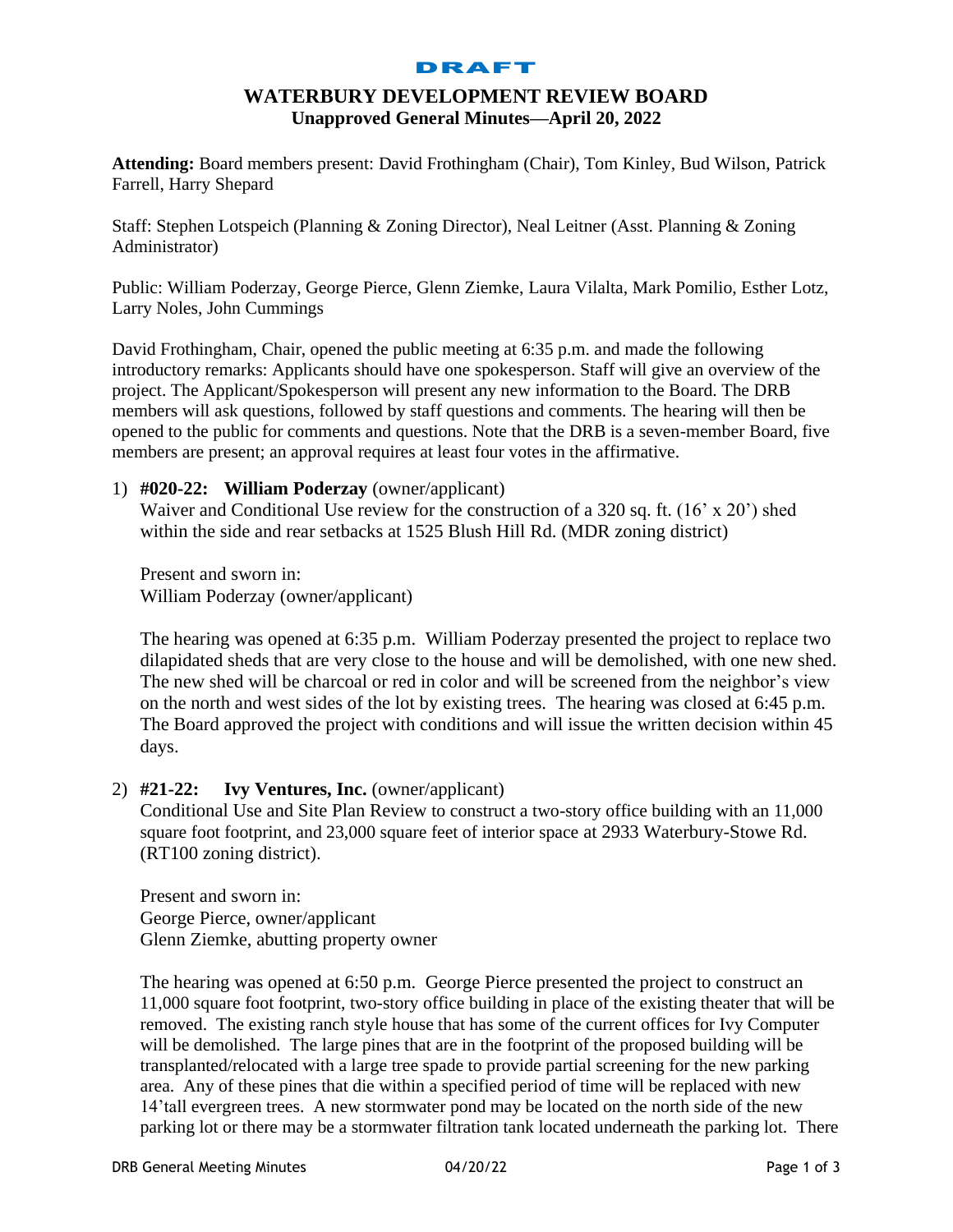

will be a total of 16 new Electric Vehicle (EV) changing stations located in the new parking lot.

The proposed 1,000 sq. ft. third floor mezzanine was discussed. This can only be for storage use and cannot be used for additional business professional offices or any other principal use. This is because buildings in the Route 100 zoning district are limited to no more than two stories. The overall height of the building of 35'was discussed in terms of being measured from the top of the proposed grade just outside of the building versus the finish floor level for the building.

Regarding exterior lighting, the 25' pole height may be reduced to approximately 20'. The pole lights will be on motion detectors and will generally be shut off when the offices are not occupied. There will be soffit lights in the roofs over the entry doors.

The neighboring property and business owner, Glenn Ziemke, provided the following comments on the proposed project: The state Act 250 process will require more architectural detail for the proposed building. The 103 +/- parking spaces that are proposed are significantly more than the minimum requirement of 74 spaces. He is concerned that the entrance on his property that is shared with the Ivy Ventures property will become congested after the new building is constructed and occupied. The shared access was originally to access only another 2-acre lot. A guarantee on the transplanted evergreen trees is needed to make sure they are replaced if some do not survive. Regarding the pole lights for the parking areas, Glenn thinks a lower height would help prevent or mitigate the loss of the dark skies that currently exist on the site. The status of the stormwater permit should be considered in terms of the impact on the proposed landscaping and screening.

The following list of additional information was requested to be submitted one week prior to the continued review:

- Photometric plan for the parking lot lights
- Landscape plan showing the recommended planted berm on the south side of the proposed building.

The review was continued to Wednesday, May 18, 2022 at 6:30 p.m.

## 3) **#022-22: Fifty-Five Consulting & Enterprises** (owner/applicant)

Site Plan, Conditional Use, and Downtown Design review for modifications to the existing café (restaurant/bar use) and the addition of a bakery and ADA access ramp, all within the existing Railroad Station location at 1 Rotarian Place. (DWN/DDR zoning/overlay districts)

Present and sworn in: Laura Vilalta, Black Cap owner Mark Pomilio, representing property owner Esther Lotz, agent for owner Larry Noles, abutting property owner John Cummings, abutting business owner

The hearing was opened at 7:43 p.m. Laura Vilalta and Mark Pomilio presented the project. The bakery will have convection ovens and will not require special outside venting. The railing for the handicap ramp was discussed and it was recommended to use a lighter looking railing with thinner dimensions to the painted steel components that will be on the top of the existing deck along the ramp. In terms of hours of operation, the cafe will typically be open to the public from 7:00am to 5:00pm seven days each week and may be open until 7:00pm in the summer months. No live music is planned for the café. There will be no changes to the exterior of the